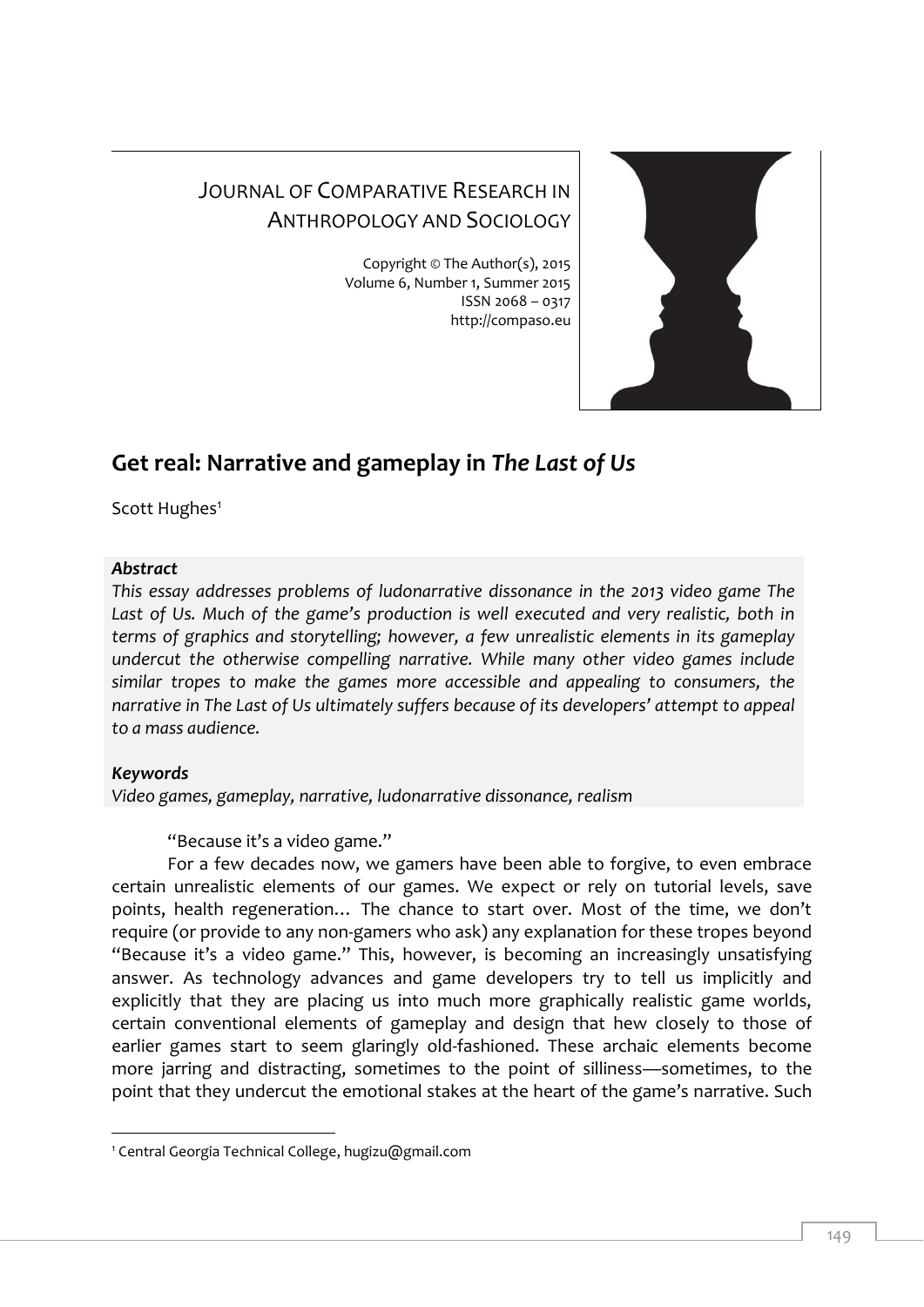flaws present in *The Last of Us* stand out because the "story" we experience—that we *create*—while playing is at points in direct opposition to the literal story occurring in the game.

Since its initial release for the PlayStation 3 in 2013 and rerelease for PlayStation 4 last year, *The Last of Us* (from developer Naughty Dog) has been universally praised by critics and gamers alike for its memorable and realistically-rendered characters, well written story, superb voice acting and performance capture, visually rich environments, tense gameplay, and moody minimalist soundtrack. It topped numerous 2013 Game of the Year lists, and many gamers regard it as the best PlayStation 3 game ever made. For others, it's one of the best games, *period*. It *is* good, fantastic in some respects, but don't let the gushing praise fool you. *The Last of Us* does have its flaws. These problems may seem nitpicky—things many gamers would not perceive as problems at all—and are by no means particular to *The Last of Us*.

The game tells the story of middle-aged Joel and fourteen-year-old Ellie twenty years after a worldwide fungal pandemic called CBI (Cordyceps Brain Infection) wiped out much of the population (and civilized society) and transformed many humans into ferocious fungus-mutants that can't wait to rip out your throat. (The word *zombie* is never used—they're referred to generally as "infected" and more specifically as "runners," "stalkers," "clickers," or "bloaters" based on the stages of the fungal infection—but for all intents and purposes you're dealing with zombies.) Joel is tasked with escorting Ellie to a militia group that hopes to use her to develop a vaccine since she appears immune to the Cordyceps fungus.

Even in games that involve zombies or aliens or monsters, it seems a bit strange when your character can haul around a dozen weapons, thousands of rounds of ammunition, pieces of armor or clothing he or she is not currently wearing, and a plethora of other useful or useless objects. These almost infinitely deep pockets aren't bound by the physical laws of the real world and are just one of many tropes that have become part and parcel of video games that we accept, understand, take for granted… and have come to depend on. We double-jump with ease or chow down on a turkey leg in the midst of battle to immediately heal a supposedly fatal stab wound, and we think nothing of it. We suspend our disbelief because we want to be able to carry as much stuff as we please. Having every gun or sword or grenade or potion just a button-tap or two away trumps our desire for realism.

Is it stupid and unrealistic? Sure. Does it matter? No. Why? *Because it's a video game.*

Some games have attempted to more realistically limit what you can carry (usually two weapons—one large, one small—as well as a few grenades or bombs of some sort). *The Last of Us*, upon first glance, seems to limit Joel in a similar manner. Ammunition isn't as plentiful as in other games, which would be the case in the event of global cataclysm. Also, limited ammo heightens the tension—though this tension is undercut by another aspect of the game, which I will get to shortly. *The Last of Us* also limits the number of weapons Joel has readily available. He has to kneel and swap them out from his backpack while, for added realism and tension, the action doesn't pause as it normally would in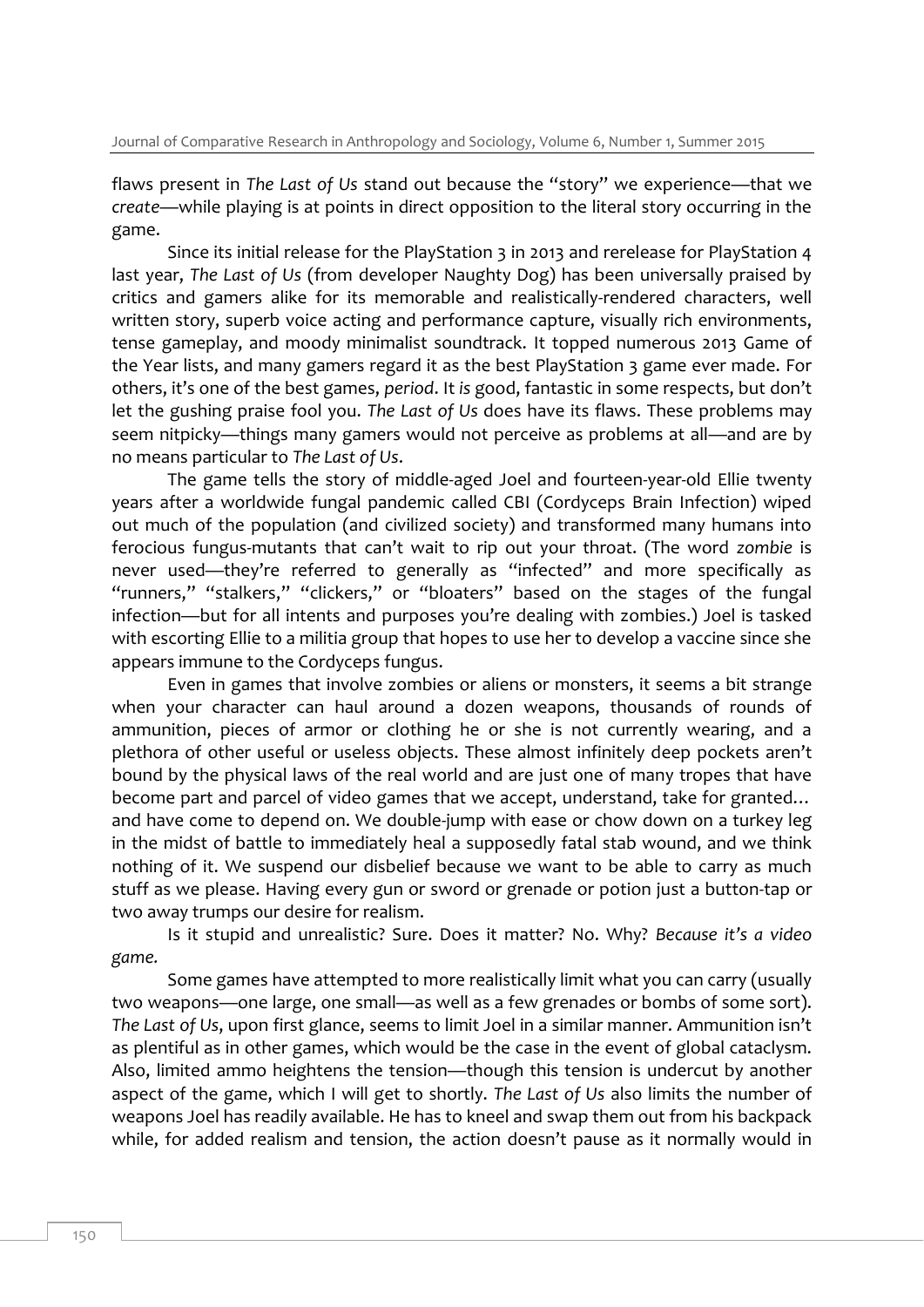most other games. Still, Joel is eventually able to access several guns almost instantaneously. I'm perfectly fine with having the choice of several different weapons in the game, but if Naughty Dog wants realistic, nail-biting gameplay, why not limit the number of guns Joel can tote to only two or three? How much more tense would the game be if you had to select only two guns for Joel at a time as opposed to having all of them all the time?

By the end, Joel is carrying a shotgun, a hunting rifle, an assault rifle, a flamethrower, a bow (and several arrows), four pistols, over a hundred rounds of ammo for said weapons, a hatchet, three shivs, three Molotov cocktails, three nail bombs, three smoke bombs, a brick, three health kits, dozens of books and notes and maps, various materials used to craft health kits and bombs (alcohol, blades, duct tape, explosive materials, sugar, and rags), and a few other small items. By my estimation, if all this could even fit into one backpack, it would weigh at least a few hundred pounds. Are we to believe that all of it is then easily schlepped around by a man who, despite his size and strength, lives in a world where food and sleep are scarce?

You could say I'm being mighty persnickety about the verisimilitude in a game that involves zombies, but the developers went so far as to try to provide a more scientifically sound explanation for these zombies, something other than the typical vague "viral outbreak" or "mysterious infection" you find in most zombie fiction. The outbreak in *The Last of Us* is caused by a mutated form of the parasitic Cordyceps fungus that actually exists and is known to control the behavior of the insects it infects. If Naughty Dog went to the trouble to create realistic characters (graphically, emotionally, behaviorally, etc.), realistic environments, and even "realistic" zombies, why then give the main character Hermione Granger's magically bottomless handbag?

Why? Because it's a video game.

Another trope is bestowing superhero abilities, e.g. the gravity-defying doublejump or the power to slow or completely stop time, upon characters not meant to be superheroes. This makes its way into *The Last of Us* as well and, like the bottomless backpack, bothered me more than in other games. Joel can see enemies in almost complete darkness and even through walls. It's called "Listen Mode": with the press of a button, the world goes gray and enemies (the ones making any noise, at least) are outlined by a glowing halo. I understand why the developers dubbed it "Listen Mode," to make us think that Joel is concentrating on the sounds made by those hostile humans or fungus-mutants in order to pinpoint their locations and track their movements, but no matter what Naughty Dog calls it, it's basically a super power akin to Superman's X-ray vision. To their credit, the developers did include the option to turn this mode off, which does make the gameplay more realistic.

However, stripping Joel of this one ability does not change the fundamental misstep of *The Last of Us*: its characters' vulnerability. Joel and Ellie are certainly emotionally vulnerable, or so they become to one another by the game's conclusion, which is why these characters have resonated with so many gamers. However, the narrative and gameplay are at odds in regards to the characters' physical vulnerability. On the one hand, there are times when Joel (or Ellie, during certain segments of the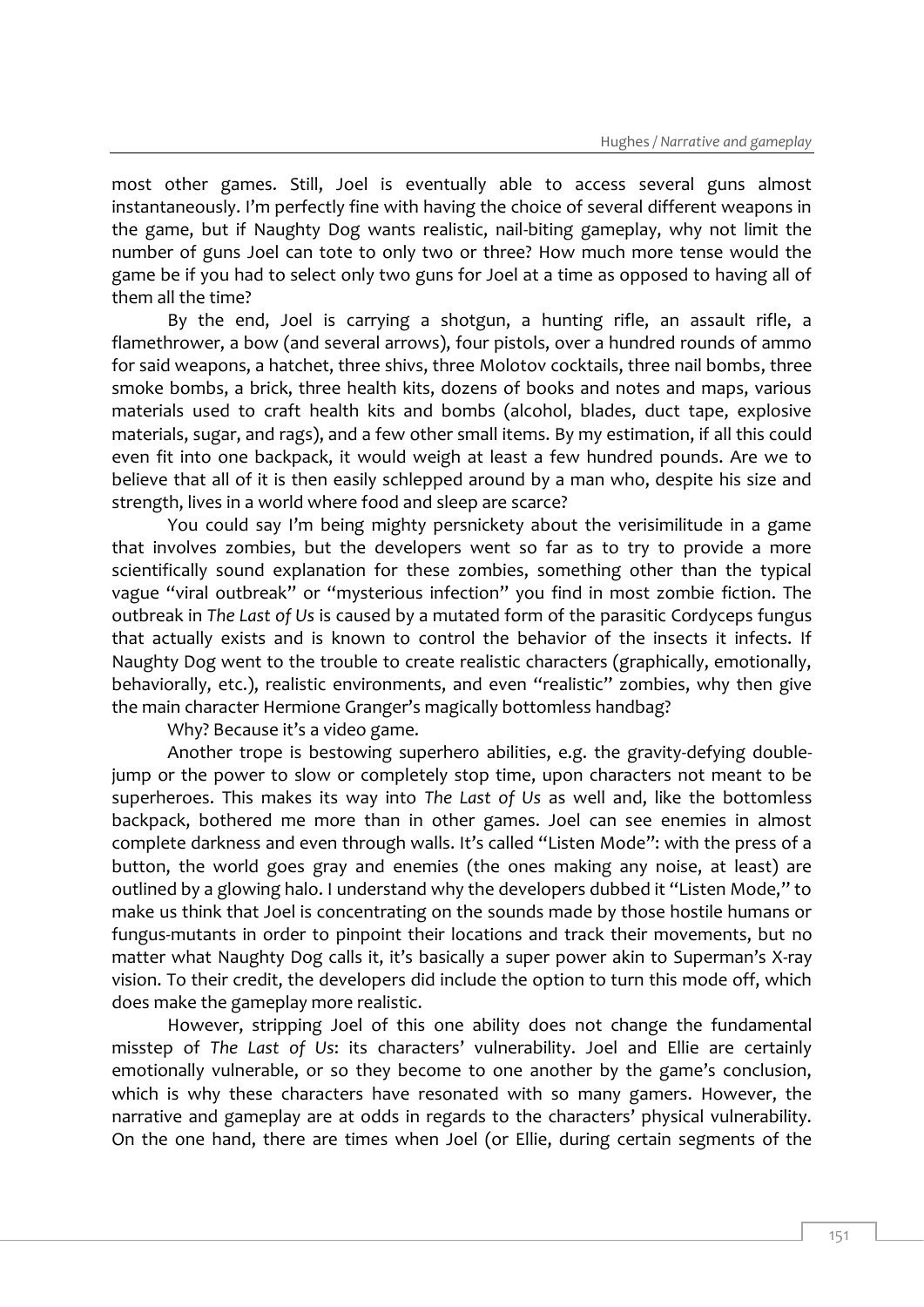game when you play as her) can be instantly and brutally killed by enemies. While these insta-kills are frustrating to me as a gamer, they are quite satisfying in the context of the story; they emphasized the fact that Joel and Ellie are traversing a savage landscape inhabited by creatures and humans that could end their existence in the blink of an eye. There are several other instances—when Joel is impaled by a section of rebar and struggles to maintain consciousness as he hobbles to safety with Ellie's help, or when Ellie is attacked by the leader of a cannibalistic group of survivors and has to crawl across the floor to reach a machete—that show just how fragile human existence can be, especially in such an extremely violent world. These moments also show how strong the will to survive can be. *The Last of Us* is at its best in such moments when it's not trying to be like other video games, when it's trying to be something different, when it's trying to do (what some gamers might consider) less. In doing less, the game becomes something *more*.

On the other hand, throughout most of the game, Joel can withstand numerous bites, blows, cuts, and even gunshot wounds by healing himself almost instantly with a health pack, which involves bandages that Joel wraps around his wounds in a matter of seconds. All better! The amount of damage Joel can take before he's killed depends on the difficulty setting you choose, but he—like countless other video game characters—is able to absorb a slew of bullets and keep going.

Then there's Ellie. For a majority of the game while you control Joel, Ellie is practically invincible. She doesn't even seem to exist in the eyes (or ears) of the enemies. As long as Joel sneaks around quietly and remains hidden, Ellie can stroll around in what should be plain sight, talking or whistling, and not a single foe (human or infected) will react. Furthermore, when enemies do attack Joel and inflict damage upon him, Ellie isn't hurt. As far as the gameplay is concerned, you don't have to protect her; you only have to keep Joel from getting shot at or ripped apart.

The game is essentially one long escort mission. However, with escort missions in most other games, the person or people you're trying to protect can actually be injured or killed, sometimes very easily. It can be annoying, which is why many gamers will tell you they would rather go read *The Old Farmer's Almanac* from 1798 than play an escort mission, but it doesn't have to be. In 2002's *Ico*, developed by Team Ico, you play as a young boy helping an ethereal princess through a dangerous castle. *Ico* too was mostly one long escort mission, yet the game was one of PlayStation 2's best (and, for me, one of the best video games of all time).

Which brings me to the very premise, the very story, the very *heartbeat* of *The Last of Us*: protecting Ellie. At the beginning of the game, at the outset of the Cordyceps outbreak, Joel's daughter Sarah is killed. Throughout the rest of the game, as Joel ushers Ellie to the militia group that wants to use her to make a vaccine, he comes to terms with his daughter's death, for which he feels responsible. At the end, when Joel learns that the militia group intends to kill Ellie (for whatever reason, she won't survive the procedure they must perform on her to create the vaccine), he chooses to save her (and possibly doom the human race). He chooses to protect her life at all costs.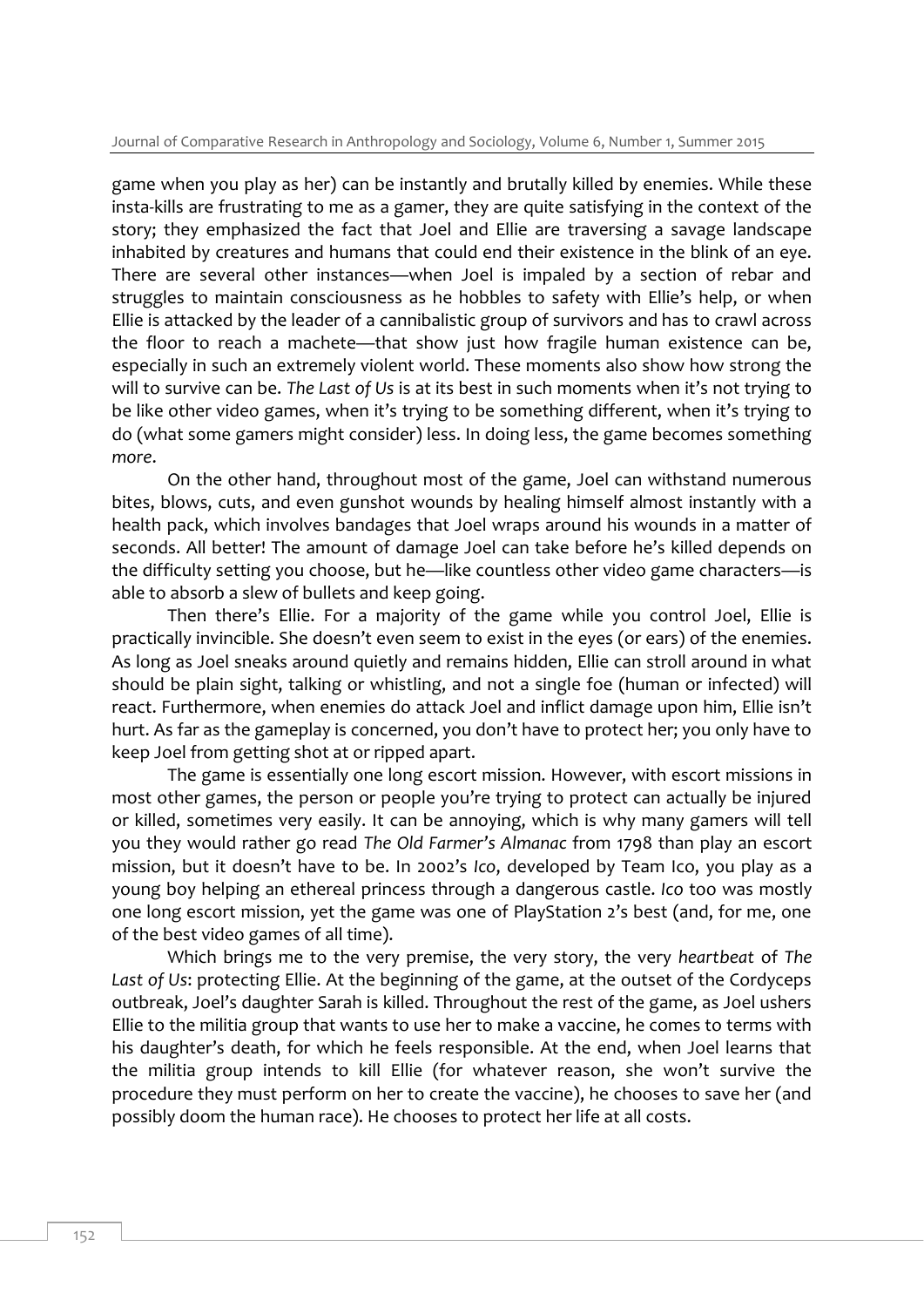What the gameplay tells us, though, is that Ellie doesn't need his protection. She's invincible, remember? I understand why Naughty Dog made the game this way. It would be much harder and much more frustrating for players if Ellie was constantly noticed and hurt by enemies. That's just it, though. *That is* the story they're attempting to tell. Joel is trying to protect a young girl who could, who should, constantly be noticed and hurt by enemies. The story screams, *Ellie needs your help!* while the gameplay screams, *Ellie doesn't need your help!* We are made to feel as though we're affecting the game and the story in a way we're not.

"But it's a video game," you say. True, true. After all, how fun would it be to play a game in which one bullet killed you or the slightest mistake meant the death of the person you're trying to protect? That's too close to real life. That's why we play video games, isn't it? To escape or forget our fragile existence, right? Many people play games for enjoyment, and they won't keep playing (or buying) them if their characters are dying every three seconds from a single gunshot or sword swipe. (Occasionally, though, that's the very thing that entices some gamers; just ask anyone who's played *Dark Souls* or *Dark Souls 2*.) Such design and gameplay elements are included to essentially make this game, and countless others, if not more fun to play, then at least less frustrating. The more fun and less frustrating a game is to control and interact with, the more likely it is to be played (and, more importantly, purchased) by the largest number of consumers. However, by going after the widest possible audience, Naughty Dog has actually done a disservice to this game's story.

I know, I know: here's another leftist academic shaking his fist at corporations and grumbling that capitalism stifles art. I'd like to think the developers at Naughty Dog didn't sit around a table twirling their mustaches while asking, "How can we make a game that makes the most money?" I imagine their thoughts were something more along the lines of "The scope of our ideas for *The Last of Us* are so massive, we have to make certain choices while designing the game in order for it to recoup enough money so that we don't go bankrupt." I completely understand why a company like Naughty Dog would want and need to produce a game for the widest possible audience. My point is this: *The Last of Us*, specifically, should not have been a game aimed at the entire gaming populace. The developers could have made it more realistic, thereby weaving its narrative and gameplay together more cohesively. This particular game is not meant to be a "fun" game to play, just as *Schindler's List* isn't meant to be a fun film to watch or Toni Morrison's *The Bluest Eye* a fun book to read. The story in *The Last of Us* is brutal, unforgiving, and intense; the gameplay, not so much. If instead of including these traditional gameplay elements to attract the most players, what if Naughty Dog had severely limited Joel's weapons, items, and abilities *and* made the game a true escort mission in which the threat of Ellie being captured or killed was looming constantly over Joel (and, therefore, you)? This distressing realism wouldn't have simply served to inform the story; it *is* the story.

Ultimately, it boils down to how much realism we want or need in our video games, and in what aspects of a game we can forgive a lack of realism. Games today, if their stories call for it, could stand to have a little more realism—not in graphics but in